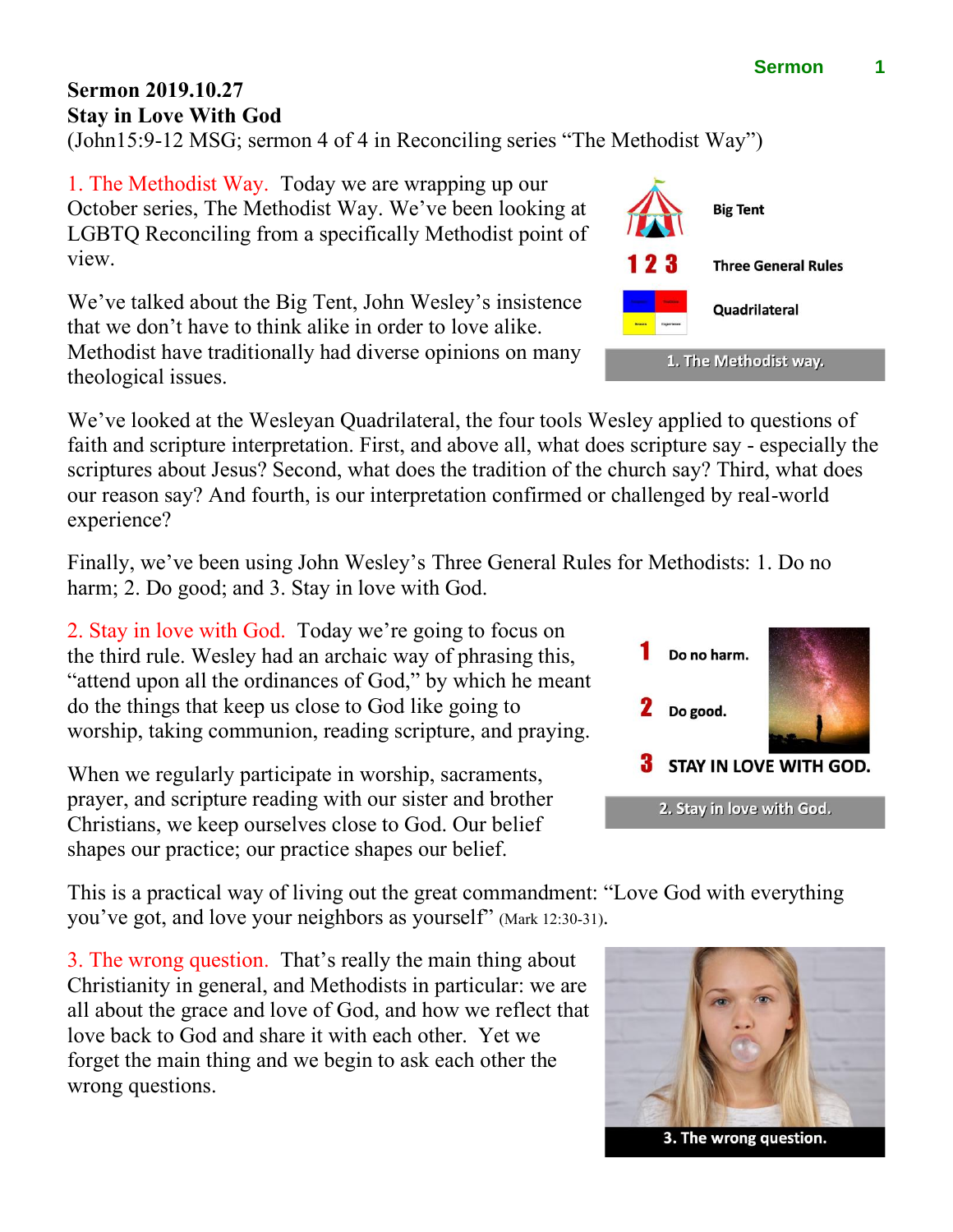## **Sermon 2**

Many of you know that we have kids stop by the church on their way home from school looking for snacks. Last year, a new girl - probably about 10 years old - came. She had questions. Boy-oh-boy, did she have questions...

While her friend was in the bathroom, this girl began to grill me in the hallway.

"What kind of church is this?" United Methodist, I answered.

"Is that like Catholic or Lutheran?" Um... kind of. We all believe most of the same stuff about Jesus.

"What do you believe?" Now, that's a big question to answer with a 10-year-old while waiting for someone to finish using the bathroom. I took a second to gather my thoughts, and began talking about Jesus' love and grace.

The girl interrupted me to ask, "Do you let gay people come here?" Yes, I said, we let everybody come here, because we believe God loves everyone...

She interrupted me again, "My church doesn't let gay people come." And that, as far as she was concerned, was the end of the conversation.

Friends, this broke my heart: that anyone would think the most important thing to know about a church is, "how do you feel about gay people?" And even more, that it would be the first question a 10-year-old would ask. What are we teaching our children, or what are they learning from us by watching our behavior?

4. The main thing. Yet this is exactly what many non-Christians see and despise about Christians: that we are judgmental and we have lists of rules about who's in and who's out.

Friends when we begin to draw lines and make distinctions and try to put a box around God's grace and love, we are forgetting the main thing - the great Commandment. Jesus restates it again in our reading from John today, "I've loved



you the way my Father has loved me. Make yourselves at home in my love… This is my command: Love one another the way I loved you" (John 15:9,12 MSG).

I love the way *The Message* phrases this: make yourselves at home in the love of God, and love one another as Christ loves us.

So in some ways that girl's question is the right question, depending on our answer. The question can be asked a hundred ways: Do you let gay people come here? Do you let straight people come here? Do you let poor people come here? Do you let rich people come here? Do you let immigrants come here? Tall, short, thick, thin, black, white, sinners, saints, healthy, sick… do you let them all come here?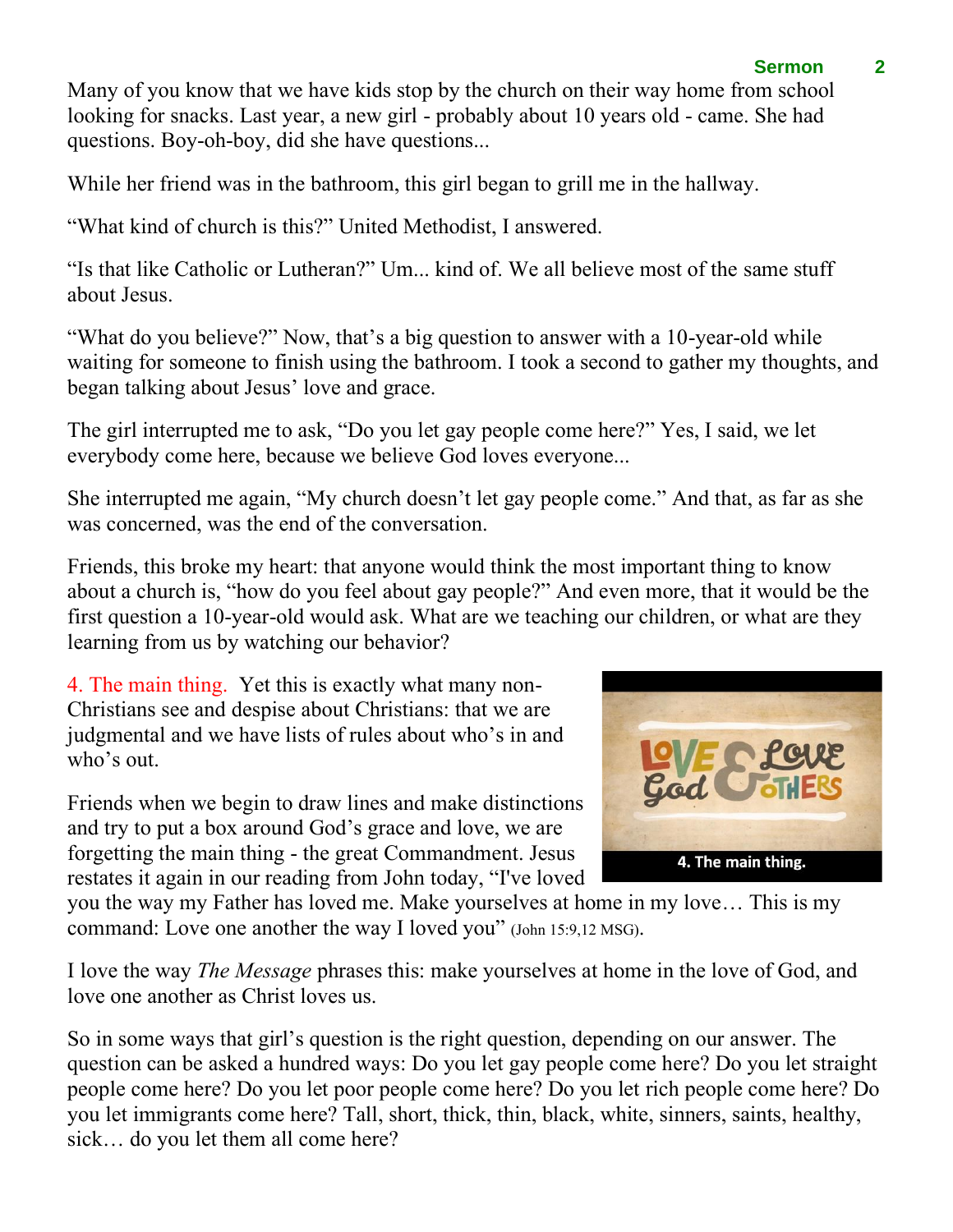It's the right question if we give the right answer: Yes. We let everybody come here, because God loves everybody, and Jesus commands us to love everybody too. That's the main thing about Christians – we love everybody as Jesus loves us.

5. Legalism vs. love. In Matthew's gospel, when Jesus states the Great Commandment, "Love God and love neighbor as you love yourself," he adds "On these commandments hang all the law and the prophets" (Matthew 25:40). All the Old Testament is built on love of God and neighbor.

Remember the Quadrilateral? Our primary resource for understanding scripture is other scripture. Here, Jesus says

the scripture that stands above all, the scriptural lens through which we need to read and interpret all other scripture, is the great commandment to love God and love neighbor. In the ancient debate between legalism and love, Jesus is coming down firmly on the side of love.

The Pharisees were rule-followers to the Nth degree. They often criticized Jesus for breaking the rules – healing on the Sabbath, or letting his disciples pick grain to feed themselves. Jesus always came back with the law of love: isn't the Sabbath made for man, and not man for the Sabbath? Isn't it better to show love and mercy than to be bound by rigid rules?

Yet it is so easy to forget this lesson, to sin and fall short of the glory of God. We love rules, because then we can figure out how to cheat. We like lists, because then we can hide behind them instead of doing the hard work of thinking and reasoning and loving.

Part of my own long journey from a traditional point of view on homosexuality to a more progressive, reconciling one was a Pharisee moment. I was ordained at the Wisconsin Annual Conference in 2012. So that was the first year I was able to vote in the clergy session.

That also happened to be the year that Rev. Amy DeLong brought her report to the clergy session. Pastor Amy had made herself a test case in Wisconsin. Remember that the two things our *Book of Discipline* prohibits are self-avowed, practicing homosexual clergy, and doing same-sex marriages. So Amy announced that she was married to a woman, and she conducted a same-sex marriage. She had been brought to trial, taken out of the local church she was serving, and sentenced to write a report on our clergy covenant. 2012 was the year she came to present her report.

Amy's report was really good, talking about the ways we love and support each other as pastors. It made some suggestions about our life together, one of which was that we shouldn't put each other on trial over disputed matters like human sexuality. This seemed to me to violate the *Book of Discipline*, so when it came time for the pastors to receive the report, I was one of a handful who voted against it – even though I agreed with most of it – because of one point that I thought broke a rule in the *Discipline*.

**Sermon 3**

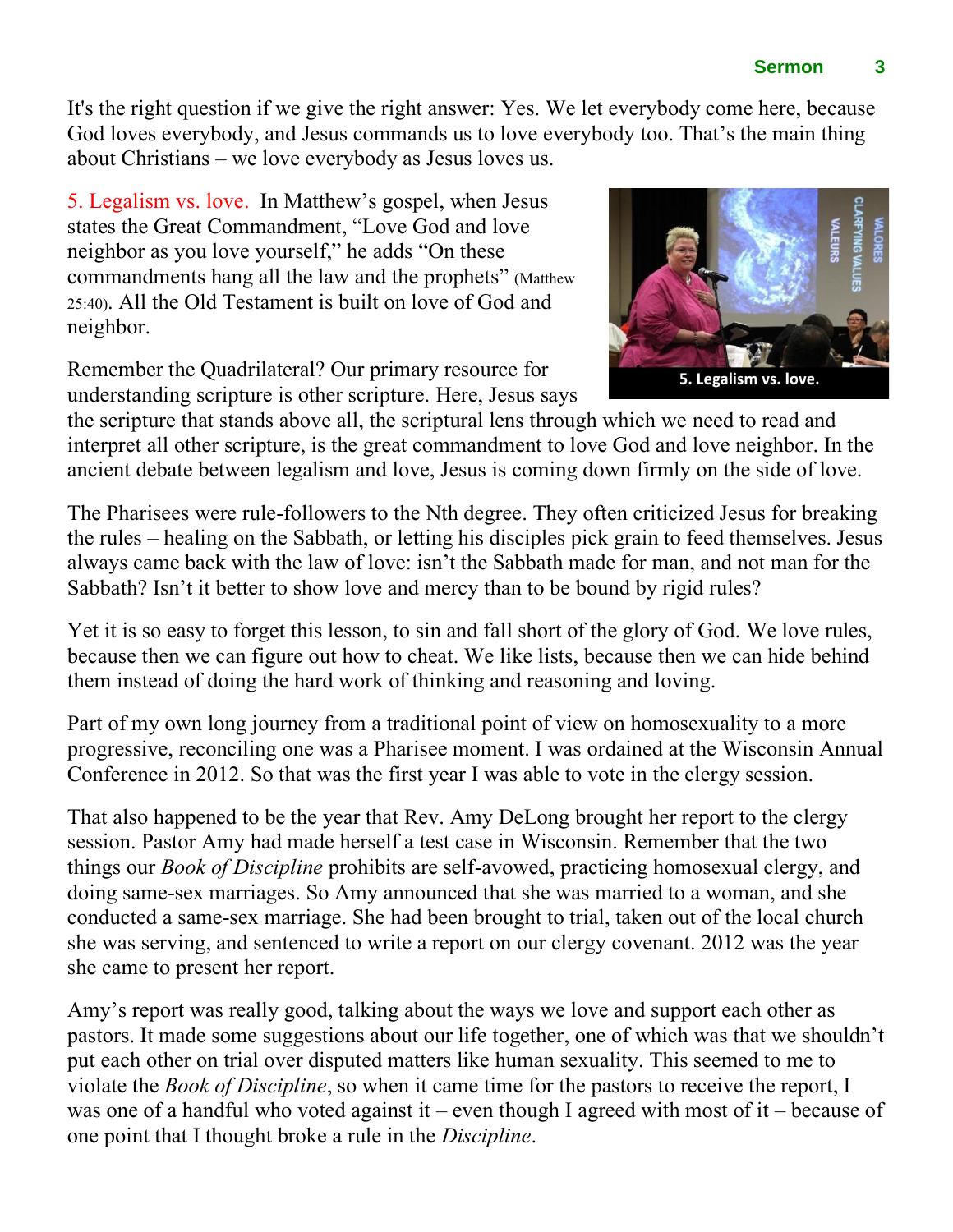That was my very first official vote as an ordained pastor in The United Methodist Church.

And immediately I had a Paul-on-the-Damascus-Road revelation. It was like a spotlight from heaven shone on me. "My God," I thought, "I'm a pharisee. I just voted for strict adherence to the letter of the law, instead of voting to love my neighbor."

I chose legalism over love… in opposition to Jesus' commandment to love each other as Jesus has loved us. And right there, I vowed not to make the same mistake again.

6. Good news! Friends, we've got to keep the main thing the main thing. Jesus says the main thing is to love God with everything we've got, and to love one another as he loves us.

Yet we keep going back to our lists and rules, making excuses not to love one another. And every time we set up a human wall, separating ourselves from "those other folks," God comes along and knocks it down. Samaritans,

Gentiles, black people, women clergy, divorced people, LGBTQ people… God erases the lines.

We can never forget the Good News of John 3:16, "For God so loved the world that he gave his only Son, so that everyone who believes in him may not perish but may have eternal life." Everyone who believes in Jesus may be saved… Everyone, everyone, everyone.

Jesus continues in 3:17, "Indeed, God did not send the Son into the world to condemn the world, but in order that the world might be saved through him."

If Jesus didn't come to condemn the world, who are we to condemn people? We are not commanded to judge, but to love.

7. Loving promises. Today we are celebrating a baptism at church, and I can think of no clearer example of God's love. We baptize babies because God loves them. We don't know how a baby will grow up, or what kind of person they will be, and yet we know for an absolute fact that God will love that person from cradle to grave. As parents and godparents and church family, we vow to raise each child up fully immersed in the love of God.





6. Good news!